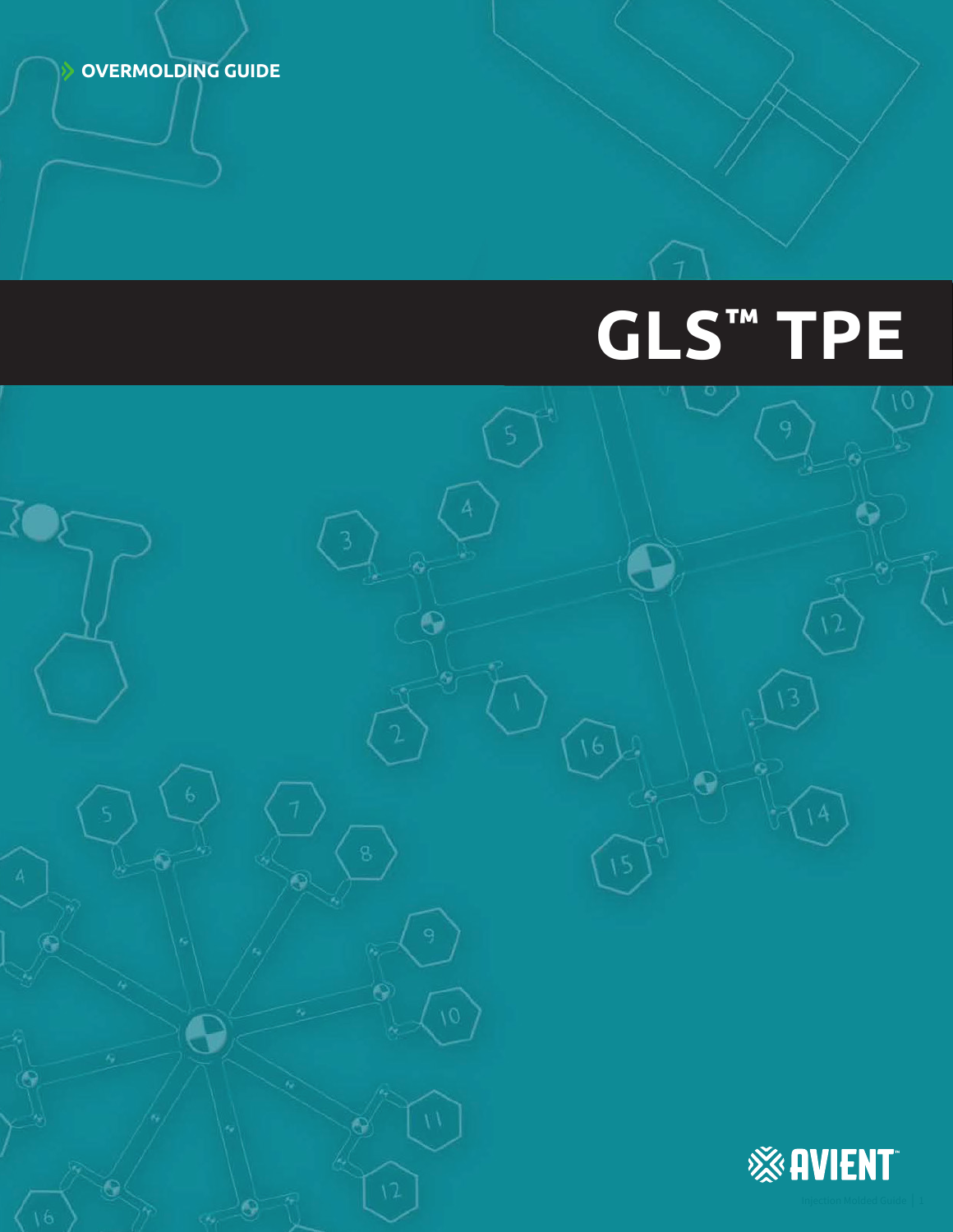## Table of Contents

| <b>Introduction</b>                                 |                  |
|-----------------------------------------------------|------------------|
| <b>Overmolding</b>                                  | $\mathbf{2}$     |
| <b>Material Selection</b>                           | $\boldsymbol{4}$ |
| <b>Part and Mold Design</b>                         | 6                |
| <b>Material Handling and Preparation</b>            | $\overline{17}$  |
| <b>TPE Injection Molding</b>                        | 8                |
| <b>Overmolding Processing - Maximizing Adhesion</b> | 21               |
| <b>TPE Injection Molding Troubleshooting</b>        | 23               |
| <b>TPE Overmolding Troubleshooting</b>              | 28               |
| <b>Index</b>                                        | 30               |
|                                                     |                  |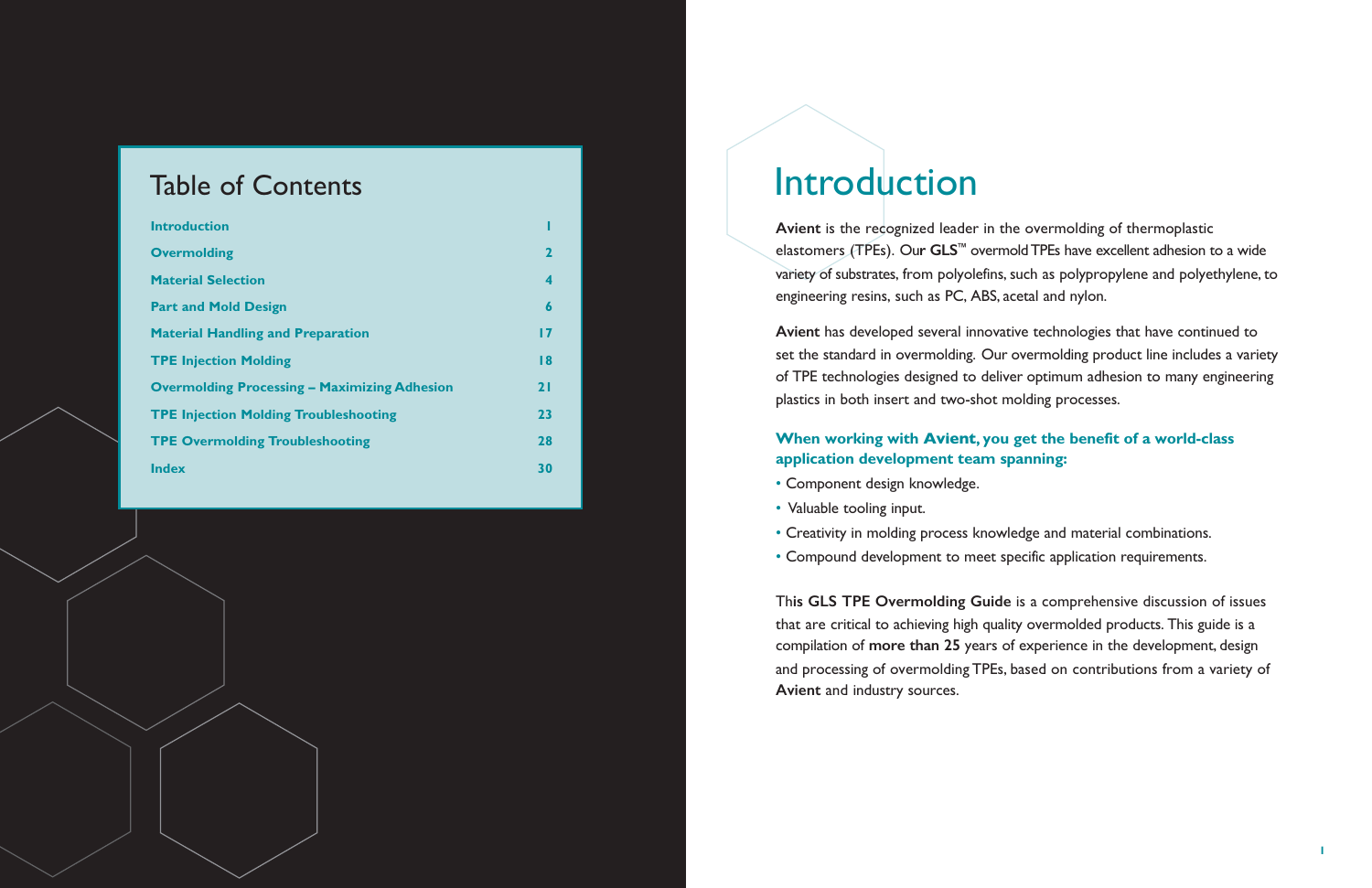### **Overmolding**

Overmolding is the injection molding process where one material (usually a TPE) is molded onto a second material (typically a rigid plastic). If properly selected, the overmolded TPE will form a strong bond with the plastic that is maintained in the end-use environment. The use of primers or adhesives is no longer required to achieve an optimum bond between the two materials.

**Overmolding can be used to enhance many features of product designs, including:**

| <b>Safety</b>                                                           | <b>Ergonomics</b>            | <b>Product Functionality</b>                                               |
|-------------------------------------------------------------------------|------------------------------|----------------------------------------------------------------------------|
| . Improved grip in dry<br>and wet environments.<br>• Vibration damping. | • Increase in comfort level. | • Water resistant seal.<br>• Sound absorption.<br>• Electrical insulation. |

#### **Overmolding Process Types**

Two injection molding processes dominate the manufacture of overmolded products: insert molding and multi-shot injection molding.

#### Insert Molding

The most widely used process is insert molding, where a pre-molded insert is placed into a mold and the TPE is shot directly over it (**Figure 1**). For molders, the advantage of insert molding is that conventional single shot IM machines can be used (new machinery expenditures are not necessary), and the tooling costs associated with insert molding are lower than with multi-shot processing.



#### Multiple Material Molding

Multiple material, also known as two-shot (or multi-shot), molding requires a special injection molding machine that is equipped with two or more barrels, allowing two (or more) materials to be shot into the same mold during the same molding cycle.

A molder will choose multi-shot molding to reduce cycle times, achieve superior part quality and reduce labor costs.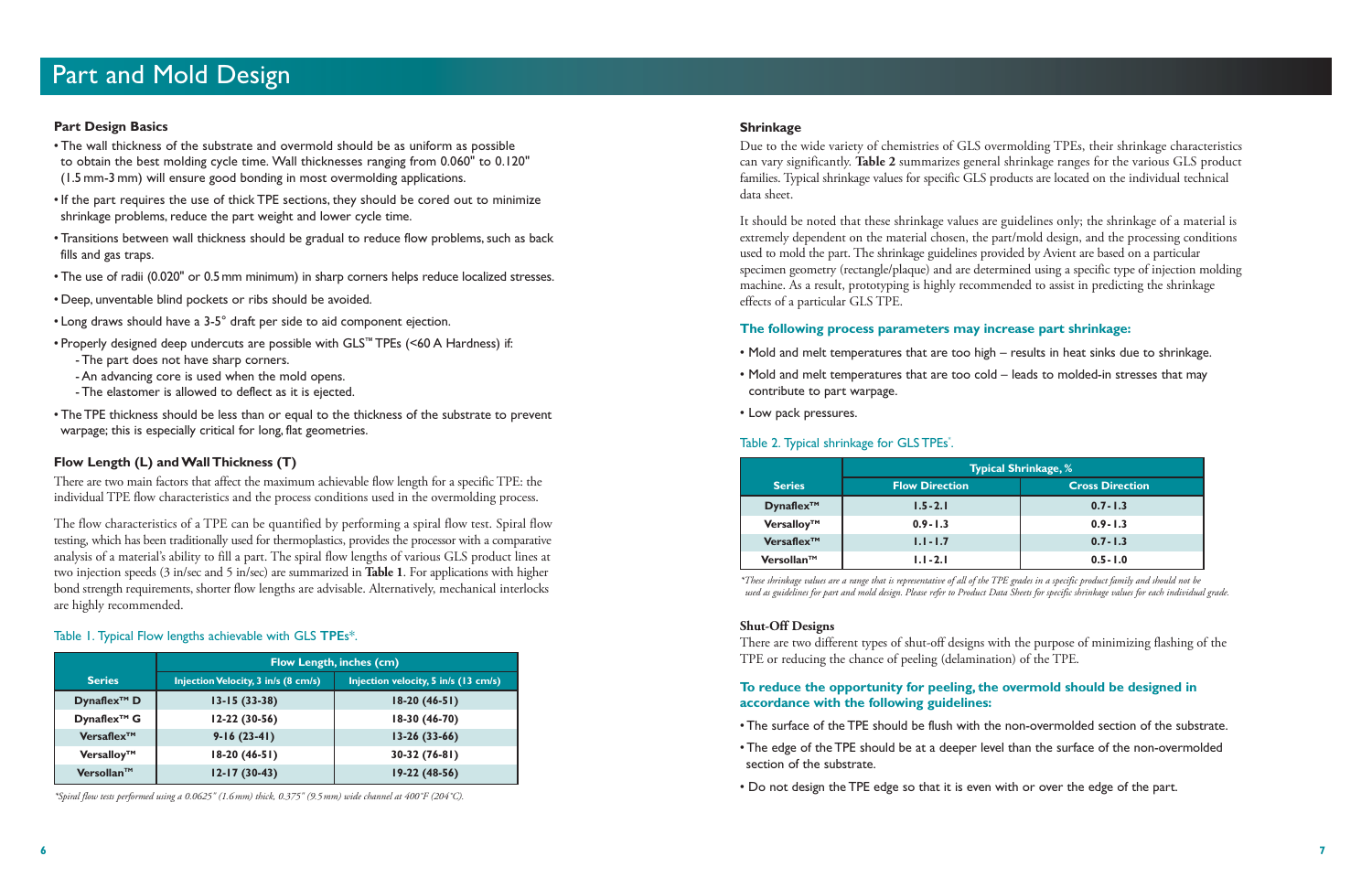#### **To reduce the probability of flashing the mold, the overmold should be designed with the following guidelines:**

- Provide a 0.015" 0.030" (0.38 mm 0.76 mm) deep groove on the substrate, along the edge of the TPE overmold (Figure 2). The steel should have positive shut-off in the groove. In addition, shrinkage of both the TPE and substrate should be considered.
- When metal or other non-compressible substrates are used, provide springs underneath the steel sections shutting off on the substrate to prevent flashing due to a steel insert with a poor fit.



#### **The fundamental bond of GLS TPE over the rigid substrate can be provided by a combination of three basic methods:**

- Molecular adhesion.
- Mechanical design techniques.
- Mechanical interlocks.

**Figure 3** illustrates three mechanical interlock design options that can be utilized to optimize finished component bond strength.

Utilizing texture on the TPE overmold surface is a good way to impart a unique surface feel to the product and minimize the appearance of surface



certain textures will lead to a perceived hardness that is higher (or lower) than the actual hardness of the TPE. As a result, the TPE surface texture should be taken into consideration during the material selection phase of the product development process.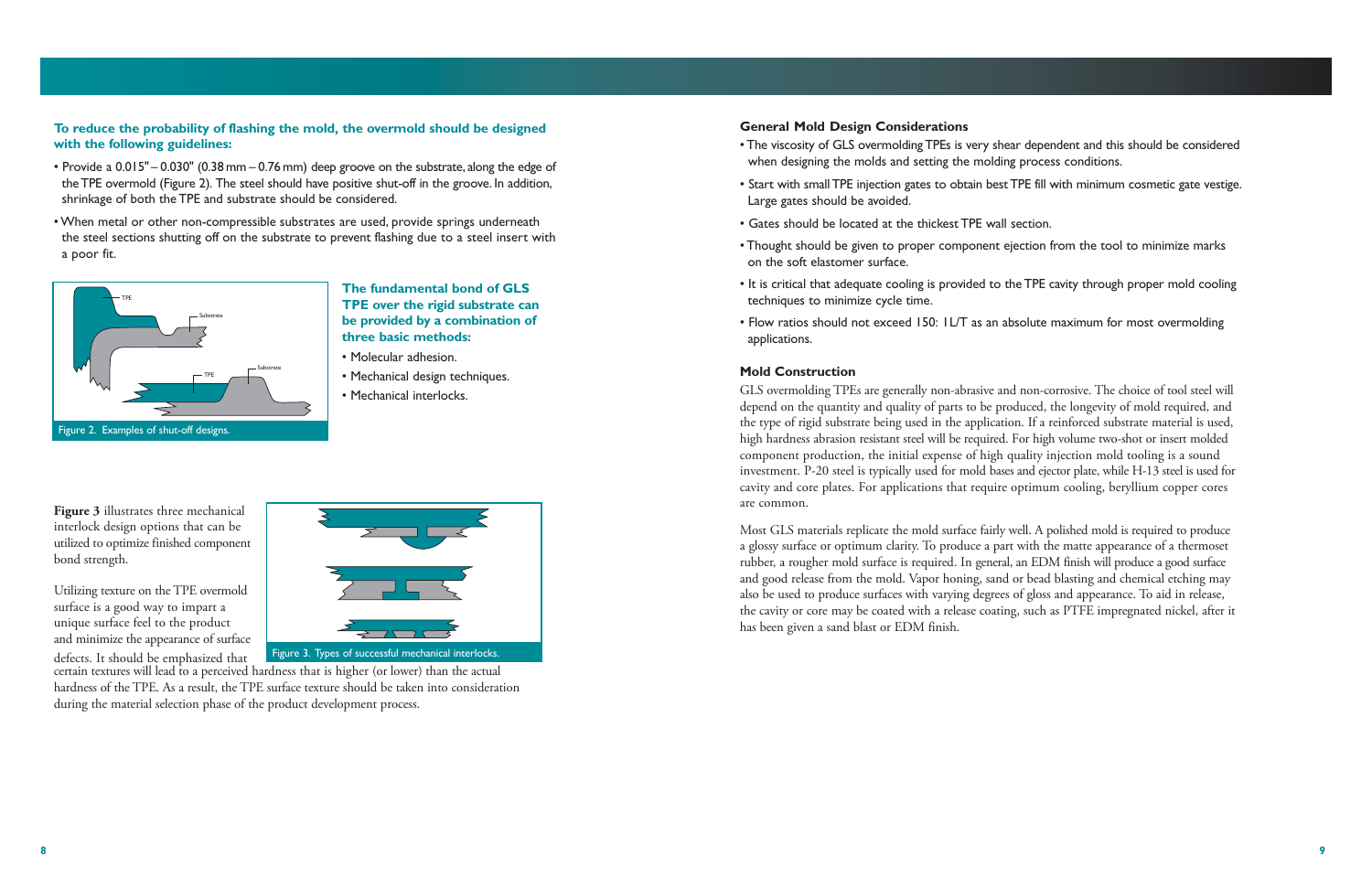#### **Mold Layout and Support**

For multi-cavity tools, the cavity layout should be physically balanced. In a balanced system, the TPE melt flows to each cavity in equal times under uniform pressure. An unbalanced runner may result in inconsistent part weights and dimensional variability.

**Figures 4 and 5** illustrate examples of balanced and unbalanced runner systems.

In insert molding applications, proper support of the plastic insert is required. Without support, the plastic substrate can deform due to the TPE injection pressure. In extreme cases, the insert will break or the TPE melt will impinge through the plastic insert. Flashing in certain areas of the tool can also result from displacement of the insert within the mold cavity. This is usually not an issue with two-shot molding because the first shot is automatically supported on the "B-half" of the tool.



#### **Venting**

It has been well-established that the lack of adequate venting is a processing issue for both overmolding production and standard injection molding. If vents are not incorporated into the mold design, the

adhesion of the TPE to the substrate can be critically affected in specific areas of the part where air is trapped in the cavity during injection. As the TPE melt is injected into the mold cavity, the air in the cavity must be able to effectively exit the tool. This is usually achieved via the addition of vents at the ends of flow (full peripheral venting is the best solution).

**Figure 6** provides an illustration of appropriate venting.

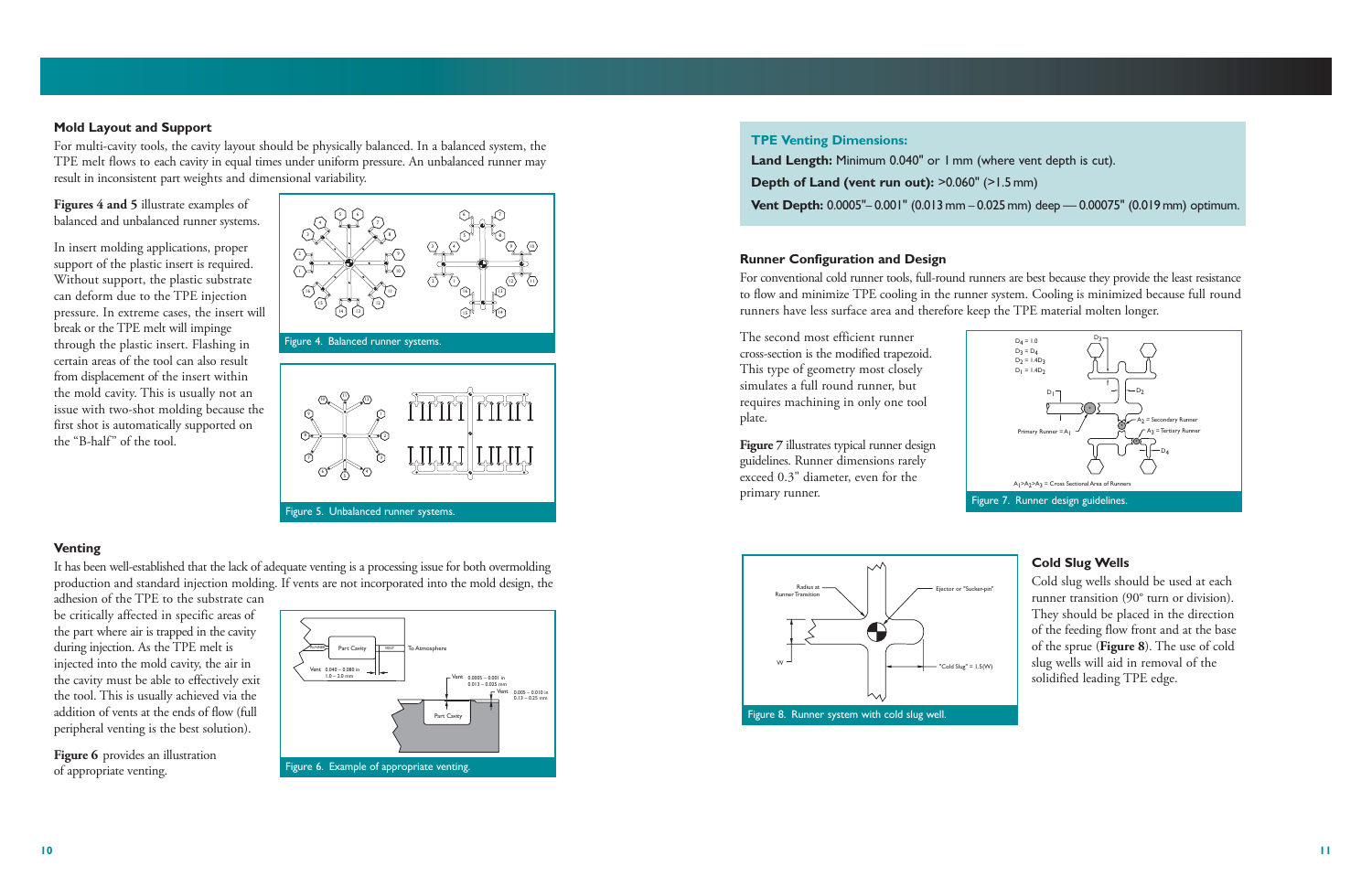#### **Sprue Pullers**

Sprue pullers are used to pull the sprue out of the A-half of the tool so that the plastic may be ejected automatically out of the mold using an ejector pin. For GLS materials with hardnesses over

50-90 Shore A, a sprue puller with a Z-type may be used to pull the sprue out.

The sprue puller should be polished, while the sprue and runners should have a rough EDM finish. This would enable the plastic to stick to the sprue puller as it is withdrawn. In the case of softer GLS materials, it may be necessary to use a more aggressive sprue puller such as a pine tree design (**Figure 10**). It is extremely important to position cooling channels close to the sprue puller since this can help the plastic to harden around the puller before it is withdrawn.

In the case of three plate tools, a sucker pin with a simple spherical end is suitable. This would help pull the runners out of the floater plate. A low reverse draft of 10-15° may be added to the sides so as to help form a slight undercut. As stated channels on either side of the







sucker pin. In addition, a rough EDM or sandblast finish should be used for the runners and a polished finish for the sucker pins. This should help the sucker pin to pull the runner out more easily. A more aggressive sucker pin may pull the runners out, however it may be difficult to automatically remove the runners off the sucker pin once the mold is open. Sprue pullers may not be necessary when hot sprues are used.

#### **Gate Design and Location**

Most conventional gating types can be used in the molding of GLS TPEs.

#### **The type of gate and the location, relative to the part, can affect the following:**

- Part packing.
- Gate removal or vestige.
- Part cosmetic appearance.
- Part dimensions, including substrate warpage.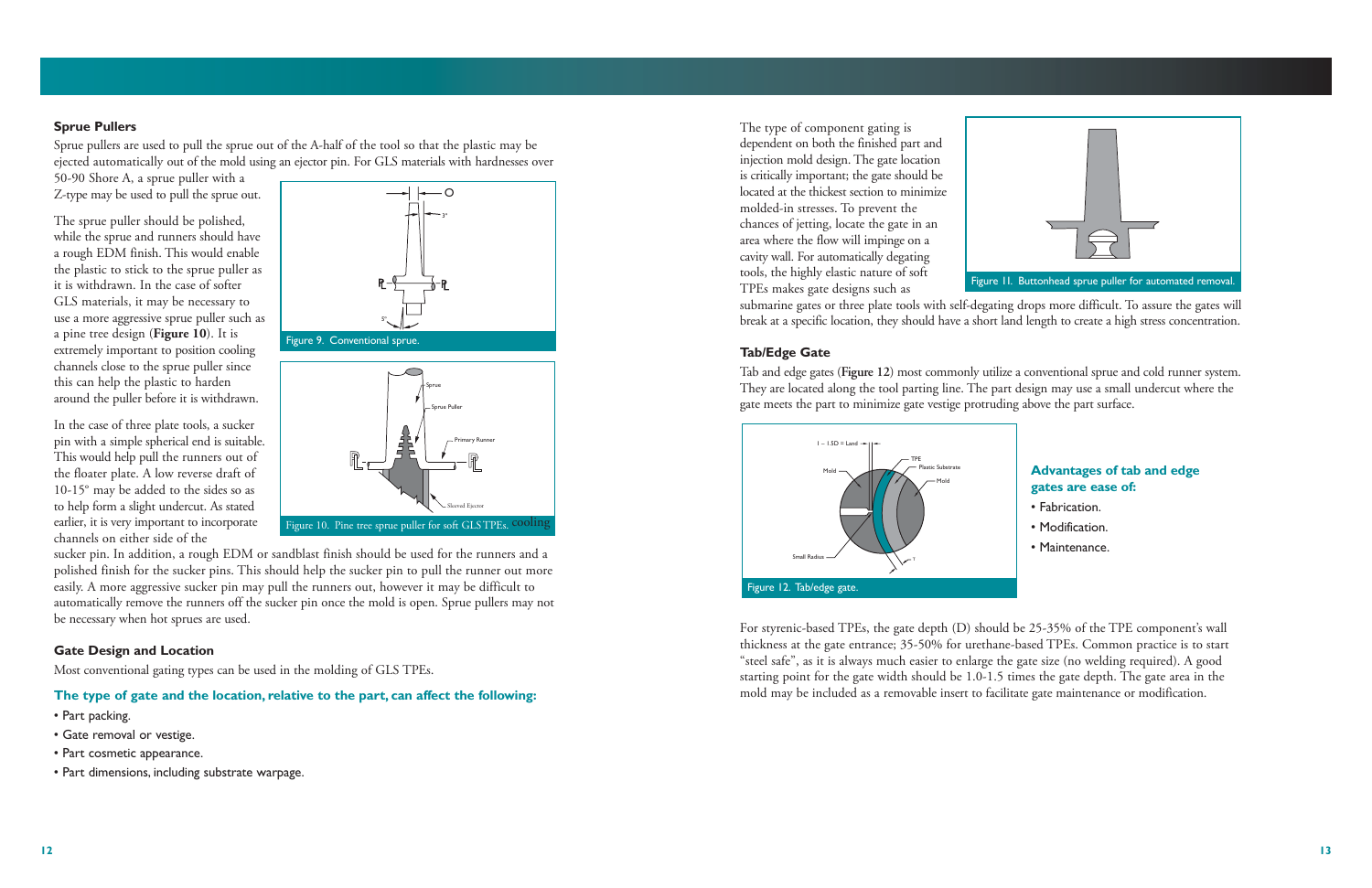#### **Submarine (Tunnel) Gate**

Submarine or tunnel gates are self-degating; during part ejection, the molded part and runner are separated by the tool steel. To promote degating, a radius can be located at the end of the sub-gate; typical dimensions are 1.5-2 times the radius of the gate. **Figure 13** shows a typical design of a submarine gate.





#### **Fan Gate**

A fan gate is a variation of a tab gate (**Figure 14**). The fan gate distributes material into the cavity more evenly than other gate designs. It is normally used in parts that require a high degree of flatness.

#### **Sprue or Direct Gate**

Sprue, or direct gating is often used on prototype parts; the cavity is placed directly in line with the center of the sprue. If the product design requires a sprue gate, a hot sprue is preferred over cold because it reduces scrap, decreases cycle time, and allows for easier processing.

Sprue gating is not recommended for production tools or for aesthetic parts due to the potential for "cold-slugs" on the part surface. The sprue will also need to be manually trimmed. If this type of gate is desired, both the sprue length and diameter should be as short and small as possible.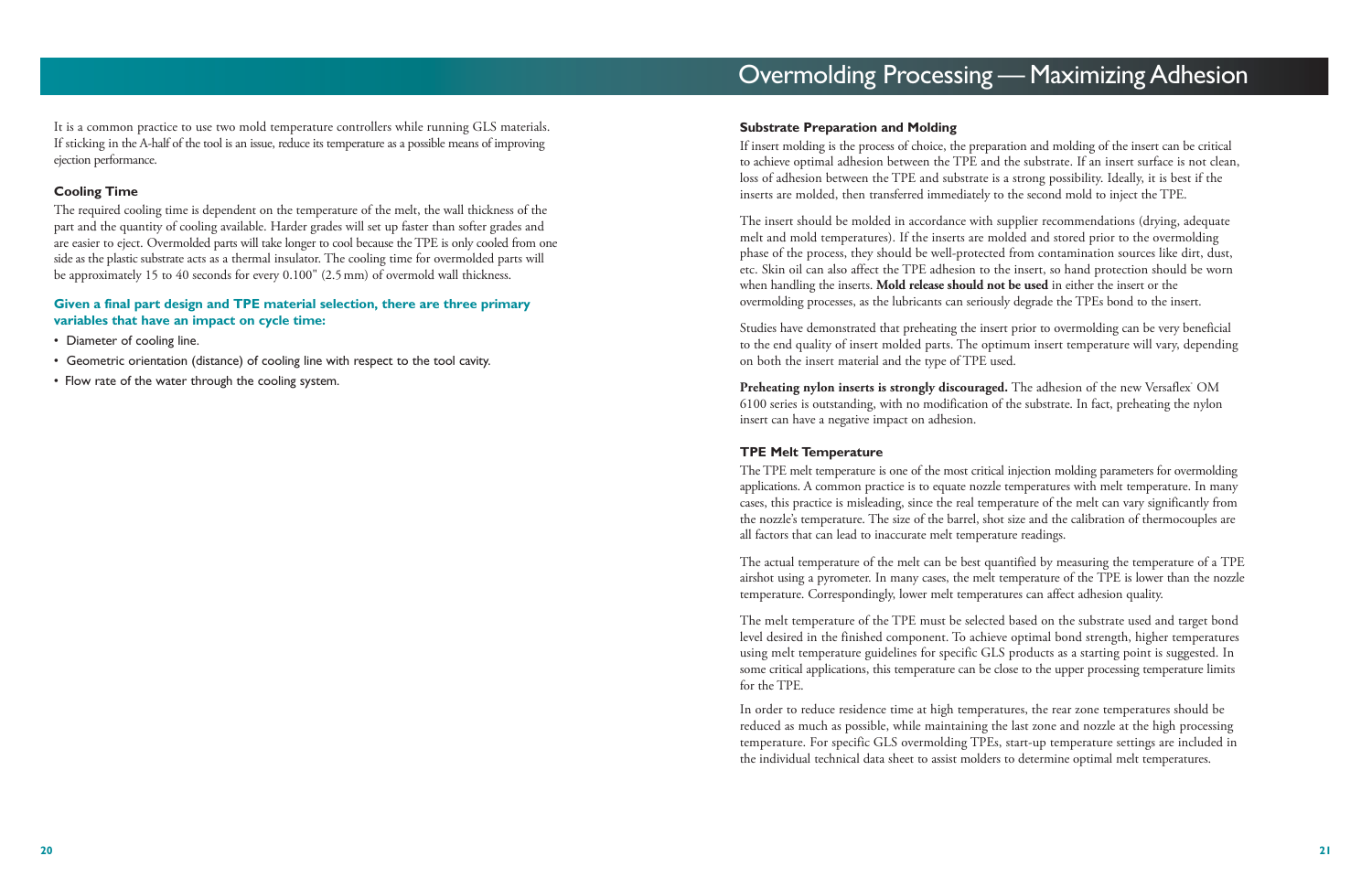#### **Additional Factors that Affect Adhesion**

- Grade of plastic substrate (glass-filled, mineral-filled, heat-stabilized, lubricated).
- The more polymer on the substrate surface, the better the adhesion.
- Ensure that the chosen TPE is designed to bond to the substrate.
- Appropriate TPE thickness too thin can lead to delamination.
- Use of mechanical interlocks in the component design.
- Proper shut-off design.
- Adequate venting is critical, especially at ends of flow.
- Type of color concentrate carrier used in both the plastic and the TPE.
- Pre-drying of the TPE overmold material, if required.
- Substrate preparation and cleanliness.
- Higher TPE melt temperature generally provides higher bond strength.
- Control melt temperature by injection speed, 1st stage pressure, then barrel temps (to fine-tune).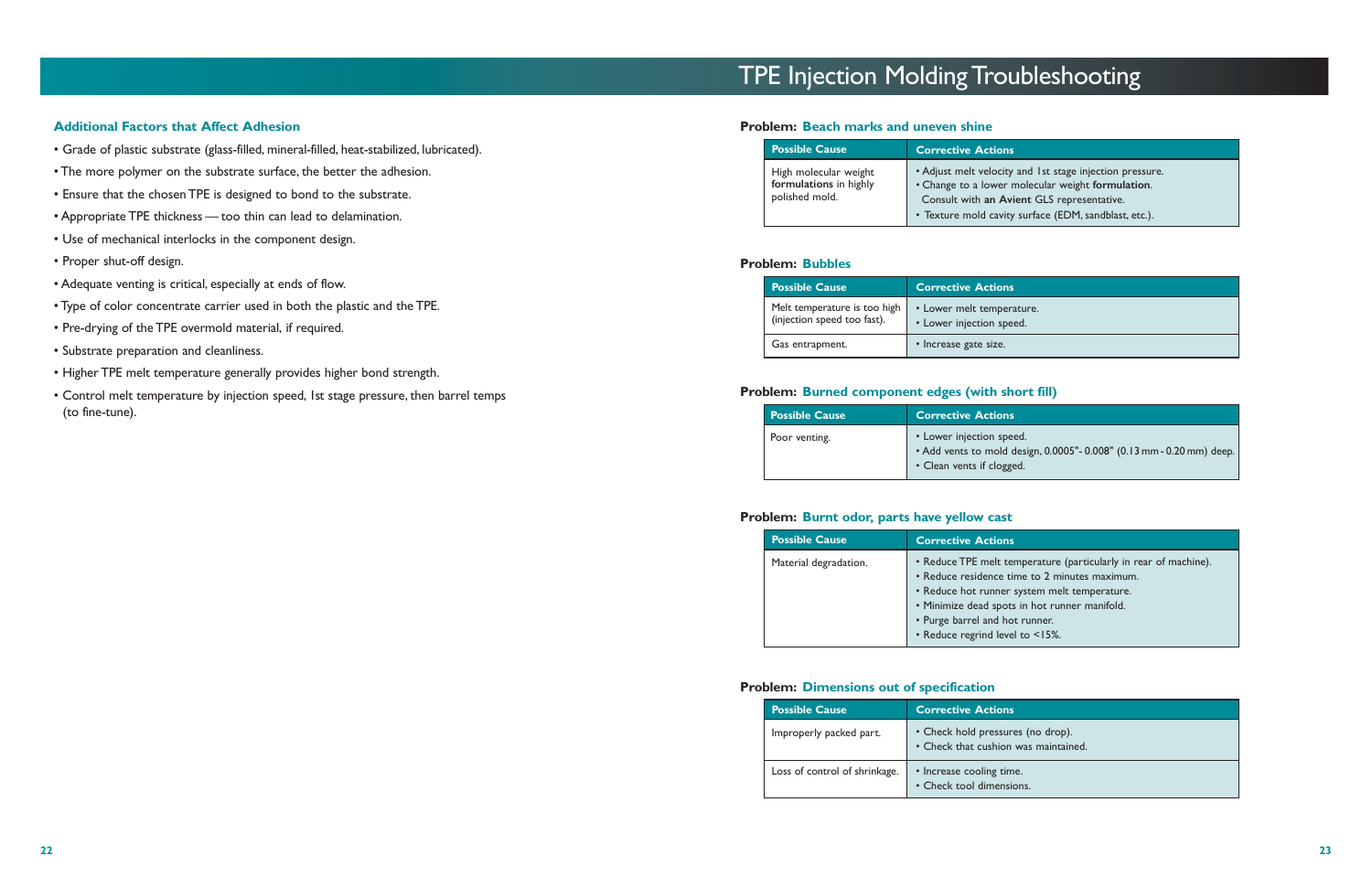#### **Problem: Ejector pin marks**

| <b>Possible Cause</b>           | <b>Corrective Actions</b>                                                                                                                                                                    |
|---------------------------------|----------------------------------------------------------------------------------------------------------------------------------------------------------------------------------------------|
| Pack pressure is too high.      | • Reduce pack pressure.                                                                                                                                                                      |
| Parts are soft during ejection. | • Increase cooling time.<br>• Increase water flow rate in cooling time.                                                                                                                      |
| Ejection force is too high.     | • Reduce mold temperature.<br>• Texture ejector pins and mold surface for better release.<br>• Increase size of pins.<br>• Consider use of pneumatic poppets to assist in component release. |

#### **Problem: Flash**

| <b>Possible Cause</b>           | <b>Corrective Actions</b>                                                                        |
|---------------------------------|--------------------------------------------------------------------------------------------------|
| Injection pressure is too high. | • Reduce 1st stage injection pressure and fill time.                                             |
| Shot size is too high.          | • Decrease shot size.                                                                            |
| Material viscosity is too low.  | • Reduce injection speed (melt velocity).<br>• Reduce TPE melt temperature in 10°F/C increments. |
| Insufficient clamp capacity.    | • Increase machine clamp tonnage (min. 2 tons/sq. in.) with a<br>larger press.                   |
| Vents are too deep.             | • Reduce thickness of the vents (max. 0.001" or 0.025 mm depth).                                 |

#### **Problem: Flow marks, folds and back fills**

| <b>Possible Cause</b>                   | <b>Corrective Actions</b>                                              |
|-----------------------------------------|------------------------------------------------------------------------|
| Melt temperature is too low.            | • Increase melt temperature.                                           |
| Filling from thin to thick<br>sections. | • Reposition the gate to a thick section.                              |
| Surface irregularity.                   | • Surface texture can be added to part design and steel wall cavities. |
| Uneven filling of section.              | • Relocate gate to balance the flow or reduce the runner diameter.     |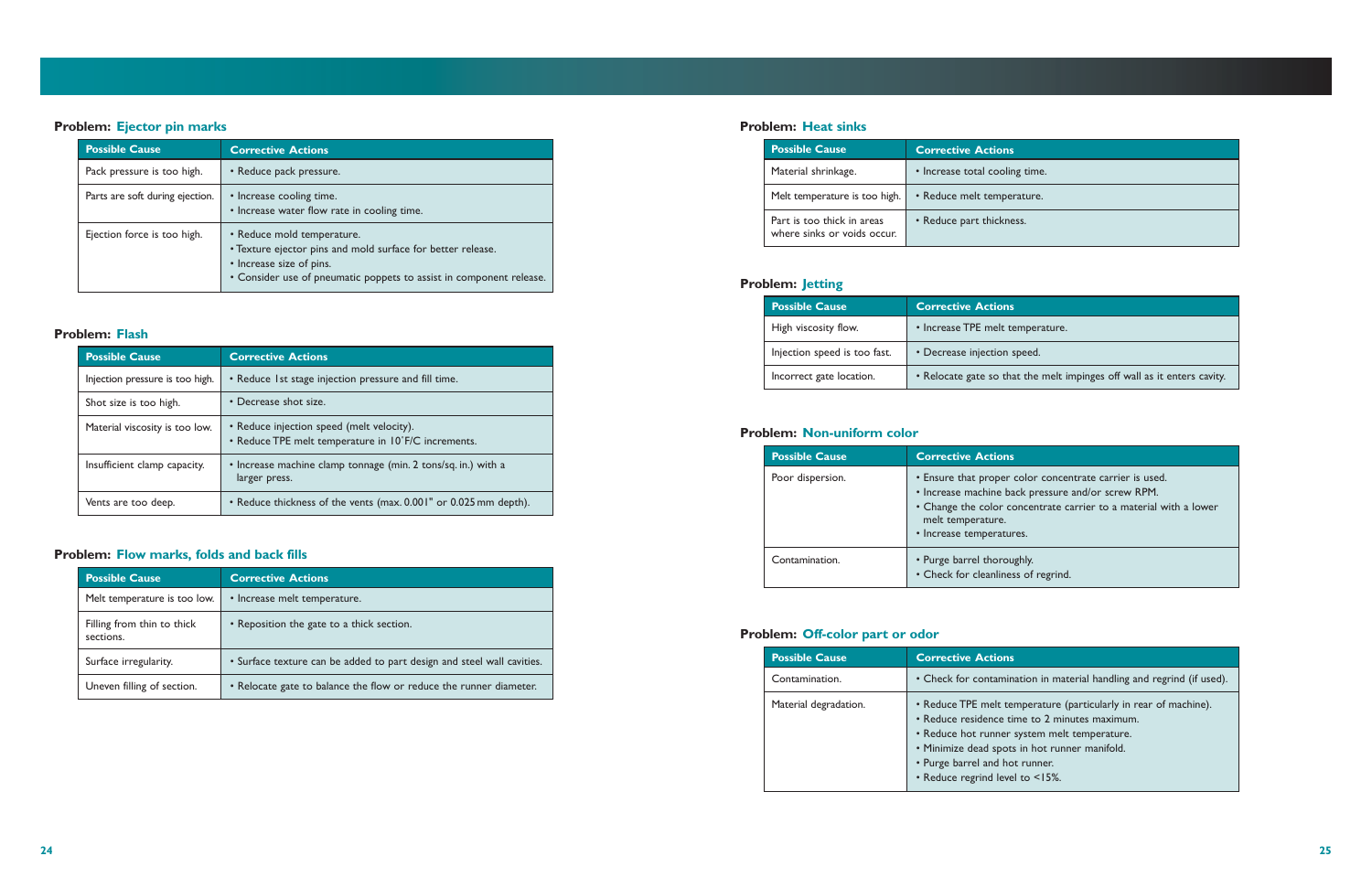#### **Problem: Part sticks during ejection**

| <b>Possible Cause</b>              | <b>Corrective Actions</b>                                                                                                                                              |
|------------------------------------|------------------------------------------------------------------------------------------------------------------------------------------------------------------------|
| Pack pressure is too high.         | • Reduce pack/hold pressure.                                                                                                                                           |
| Parts are too warm.                | • Increase total cycle time.<br>• Reduce mold temperature.<br>• Reduce TPE melt temperature.                                                                           |
| Insufficient ejection force.       | • Increase number of ejector pins and increase diameter on<br>larger components.<br>• Consider use of pneumatic air poppets.<br>• Reduce 2nd stage injection pressure. |
| Polished ejector sleeve<br>finish. | • Sandblast B side.                                                                                                                                                    |

#### **Problem: Part sticks in A-half or stationary side of tool**

| <b>Possible Cause</b>          | <b>Corrective Actions</b>                                                                  |
|--------------------------------|--------------------------------------------------------------------------------------------|
| Insufficient extraction force. | • Sandblast A side.<br>• Run A side cooler.<br>• Increase draft on part in A-half of tool. |

#### **Problem: Short shots, no burn marks**

| <b>Possible Cause</b>         | <b>Corrective Actions</b>                                                                                                                        |
|-------------------------------|--------------------------------------------------------------------------------------------------------------------------------------------------|
| Not enough material.          | • Increase shot size, if possible.<br>• Determine that machine barrel has enough capacity to fill TPE cavity.<br>• Reduce RPM and back pressure. |
| TPE viscosity is too high.    | • Increase TPE injection speed (melt velocity).<br>• Increase TPE melt temperature.                                                              |
| Insufficient injection force. | • Increase 1st stage injection pressure.                                                                                                         |
| Blockage at the feed-throat.  | • Decrease the barrel temperature in the rear.                                                                                                   |
| Vents are blocked.            | • Inspect and clean vents, if required.                                                                                                          |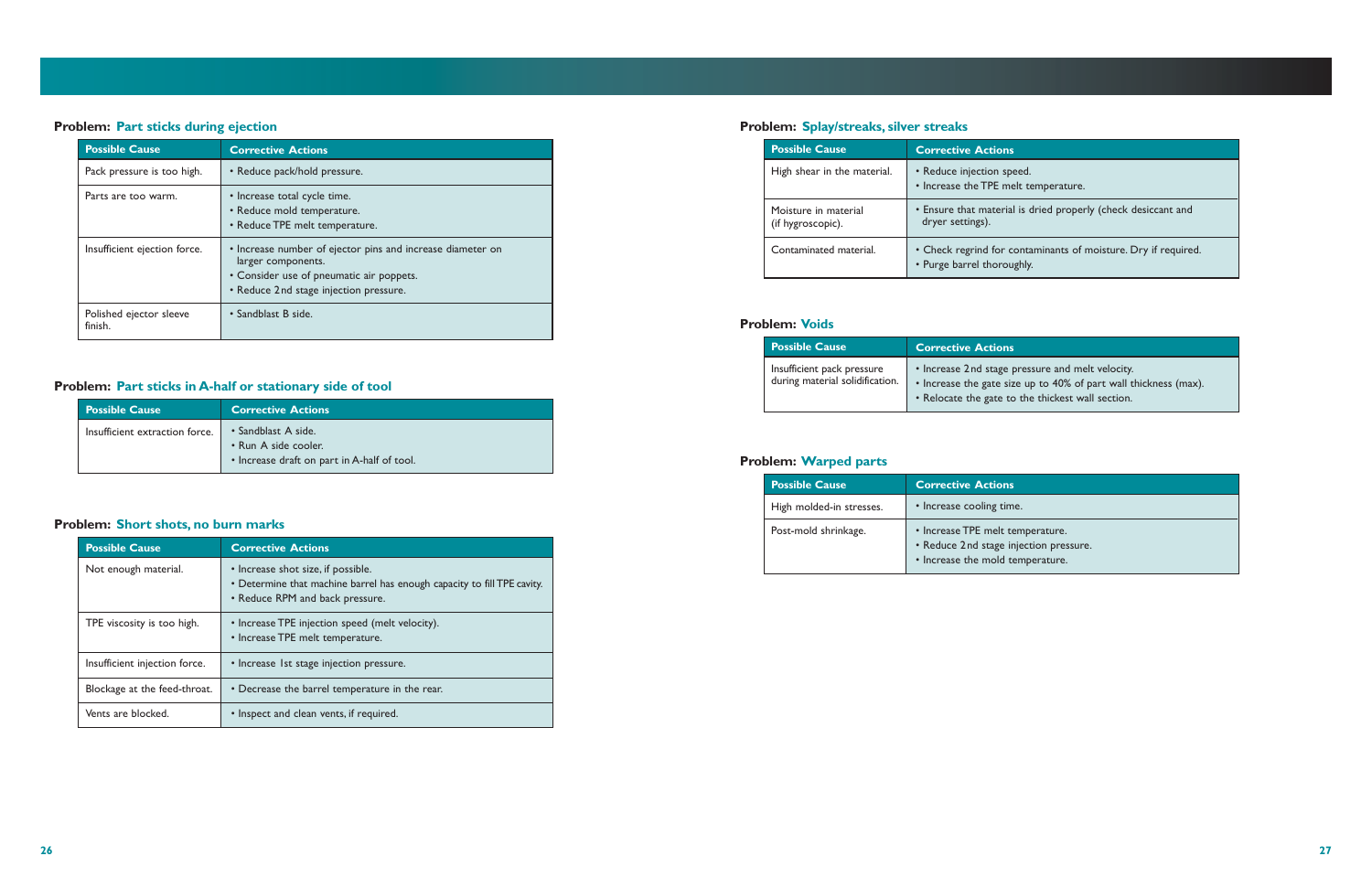#### **Problem: Flash (over substrate or on periphery of part)**

| <b>Possible Cause</b>                    | <b>Corrective Actions</b>                                                                             |
|------------------------------------------|-------------------------------------------------------------------------------------------------------|
| Poor mold fit.                           | • Check mold fit.                                                                                     |
| Inadequate molding<br>machine tonnage.   | • Increase machine tonnage to a minimum of 2 tons/in <sup>2</sup> .                                   |
| Improper TPE shut-off design.            | • Recut tool to obtain complete shutoff with minimum 0.002"<br>(0.05 mm) interference into substrate. |
| Substrate shrinkage/lack<br>of supports. | • Check for substrate sinks and add substrate support.                                                |
| Injection pressure is<br>too high.       | • Reduce 1st stage injection pressure and fill time.                                                  |
| Shot size is too high.                   | • Decrease shot size.                                                                                 |
| Material viscosity is too low.           | • Reduce injection speed.<br>• Reduce TPE melt temperature in 10°F/C increments.                      |
| Insufficient clamp capacity.             | • Increase machine clamp tonnage (min. 2 tons/in <sup>2</sup> ) with a larger press.                  |
| Vents are too deep.                      | • Reduce thickness of the vents (max. 0.001" or 0.025 mm depth).                                      |

#### **Problem: Poor adhesion**

| <b>Possible Cause</b>                                              | <b>Corrective Actions</b>                                                                                          |
|--------------------------------------------------------------------|--------------------------------------------------------------------------------------------------------------------|
| Injection speed is too slow<br>and melt temperature is<br>too low. | • Increase injection speed and melt temperature.<br>• Reselect correct grade of GLS TPE to match plastic selected. |
| Contamination.                                                     | • Check for color concentrate compatibility.                                                                       |
| Incompatible materials.                                            | • Avoid lubricated plastic grade and do not use mold release spray.                                                |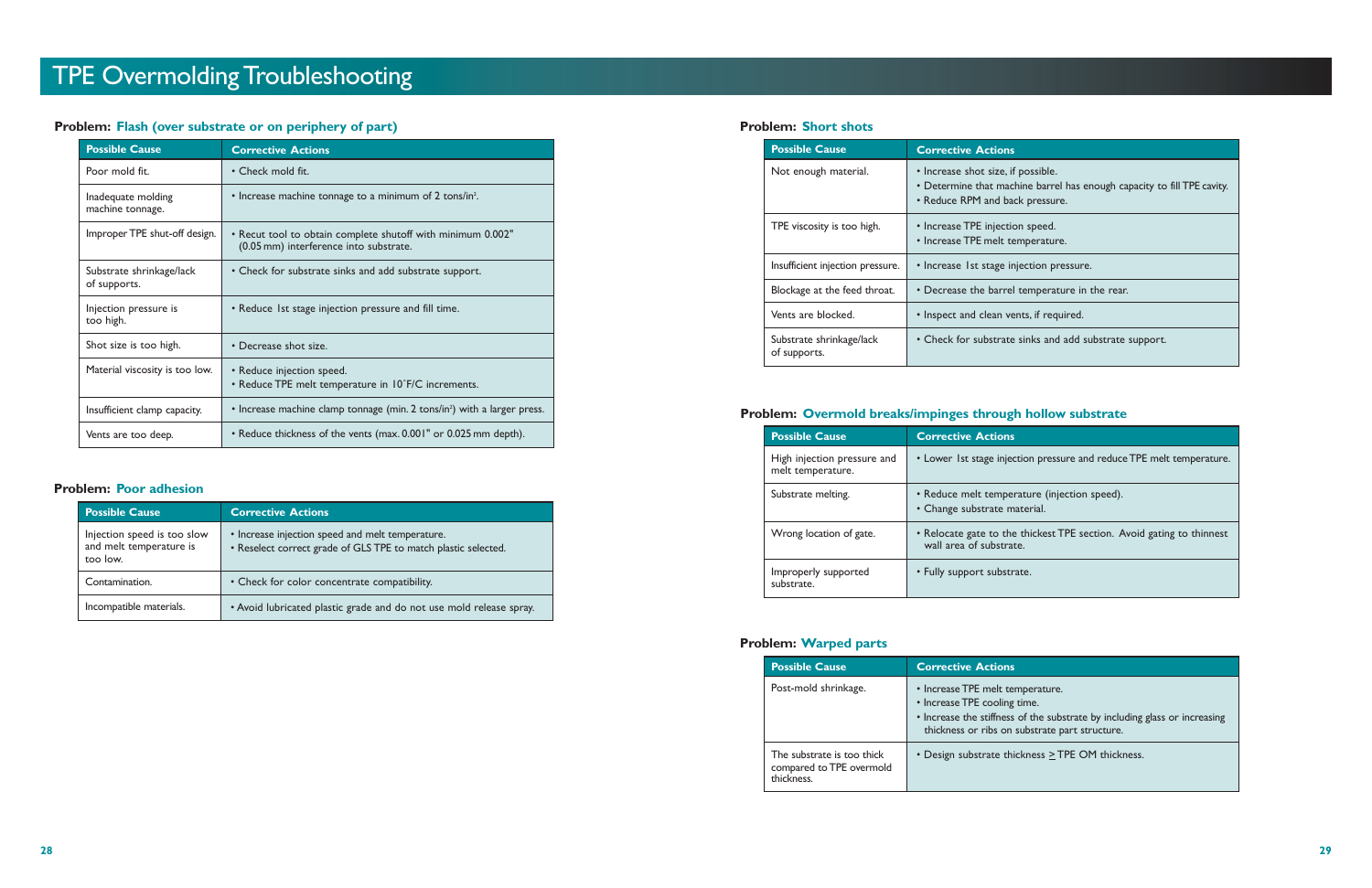### Index

| Hot Runner Manifold Systems  16         |  |
|-----------------------------------------|--|
|                                         |  |
| Injection Molding Troubleshooting 23-27 |  |
|                                         |  |
|                                         |  |
|                                         |  |
|                                         |  |
|                                         |  |

| Material Handling and Preparation 17 |
|--------------------------------------|
|                                      |
|                                      |
|                                      |
|                                      |
|                                      |
|                                      |
|                                      |
|                                      |
|                                      |